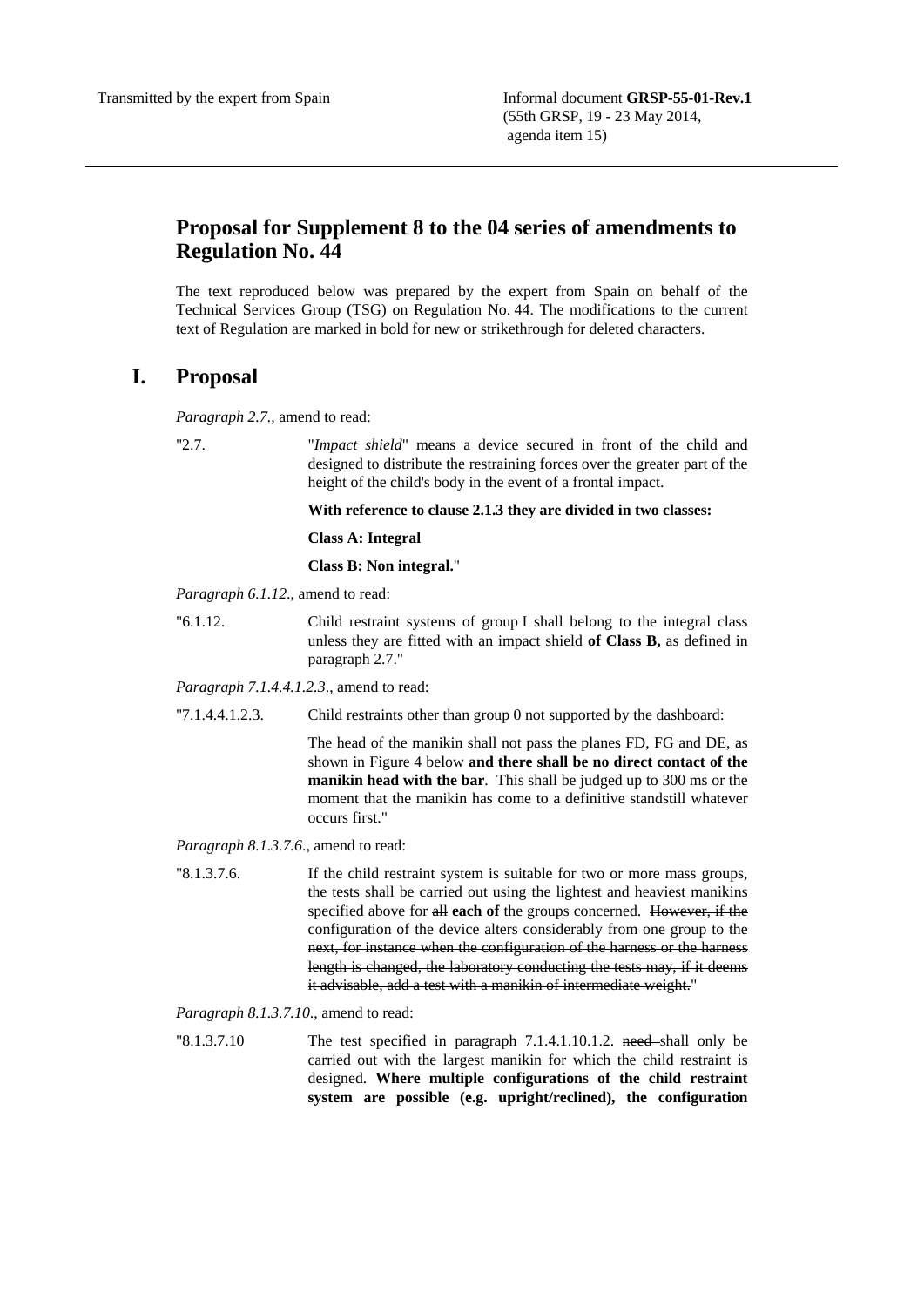## **which generates the worst case horizontal head excursion shall be used for this test.**"

*Paragraph 11.2.*, amend to read

"11.2. Qualifying the production of child restraint systems

The production of ...

For this purpose, a random sample of 5 child restraint systems will be taken from the first production batch **by the technical service who conducted the approval tests, or by a technical service appointed by the same Authority who will grant the approval, or by Authority itself.** 

**Six sample units may be selected randomly in case that the condition of 7.1.4.4.1.2.3 is selected as the test condition of conducting a test described in 11.2.1.1.)** 

The first production batch ...."

*Paragraph 11.2.1.1*., amend to read:

"11.2.1.1. Five child restraint systems must be subjected to the dynamic test described in paragraph 8.1.3. The Technical Service that conducted the type approval tests shall choose the conditions that produced the maximum horizontal head excursion during the type approval dynamic tests, excluding the conditions described in paragraph**s 7.1.4.4.1.2.3, that refers to the test without 100 mm bar configuration only, and** 7.1.4.1.10.1.2. above. All the five child restraint systems shall be tested under the same conditions.

> **If during at least one of the five tests performed the CRS touches the bar a further test shall be performed in the condition described in paragraph 7.1.4.4.1.2.3, referring to the test without 100 mm bar. This further test shall not be used for the calculation described in paragraph 11.2.1.3.(a).**"

Annex 13,

*Paragraphs 2 and 3,* amend to read:

"2. The three-point retracting belt has the following rigid parts: a retractor (R), a pillar loop (P), two anchorage points (A1 and A2) (see Figure **1b**)…

3. …

The value of X in Figure **1b** below…"

*Paragraphs 5 and 6*, amend to read:

"5. The two-point static belt as shown in Figure **1a** consist of … 6. …The value of Y in Figure **1a** is …"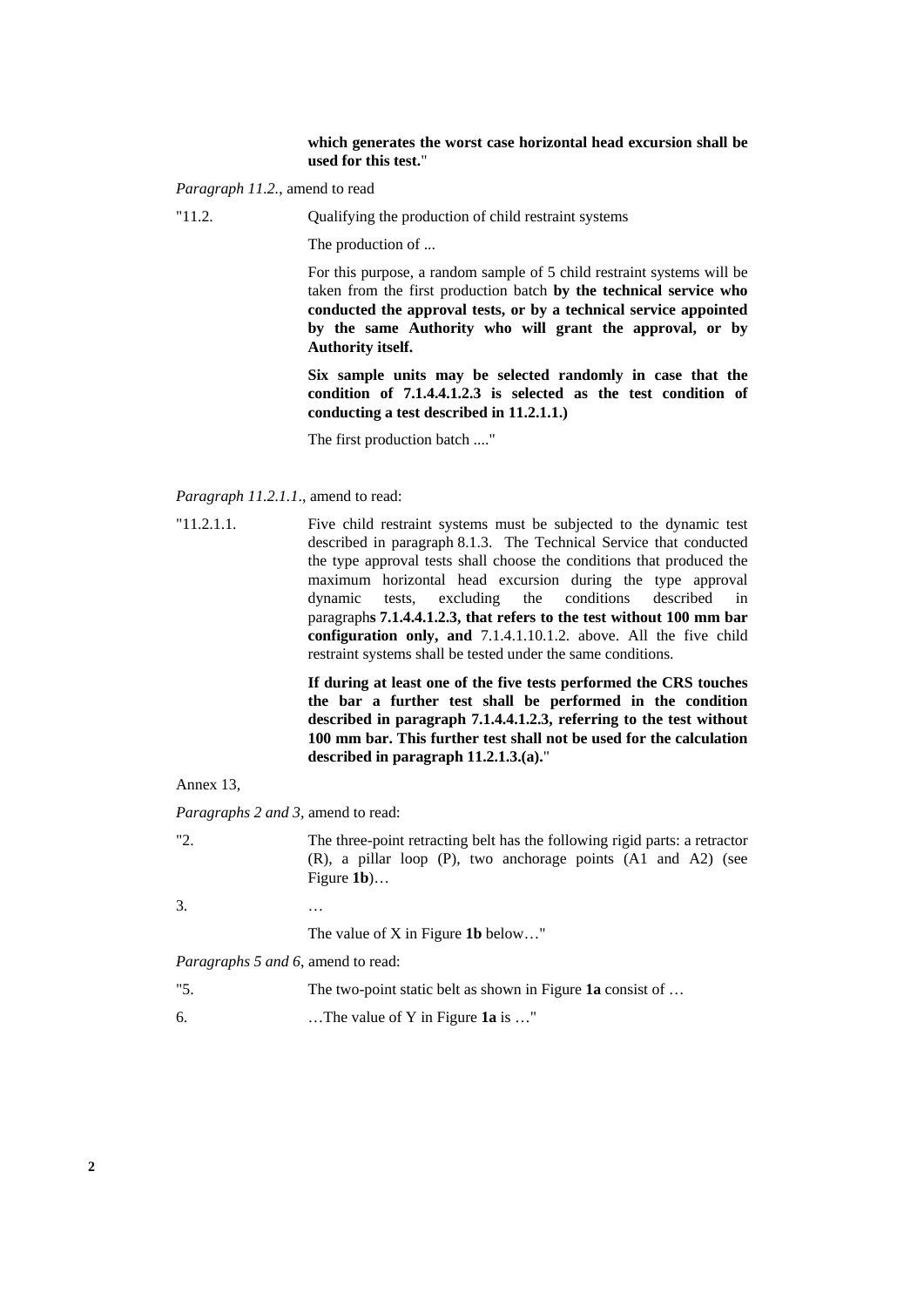*Figure 1, amend to read:* 

"Figure 1 **Standard seat belt configurations** 

**Figure 1a Two-point static belt** 

Y

**Figure 1b Three-point retracting belt** 



## **II. Justification**

"

*Paragraph 2.7*: Clause 6.1.12 requires that a group I Chile Restraint Systems (CRS) falls into the integral class, except where an impact shield is installed. Based on definition of clause 2.1.3 an impact shield itself does not falls into this definition. Requirement of present regulation is therefore not aligned with definition. The proposed modification addresses this misalignment.